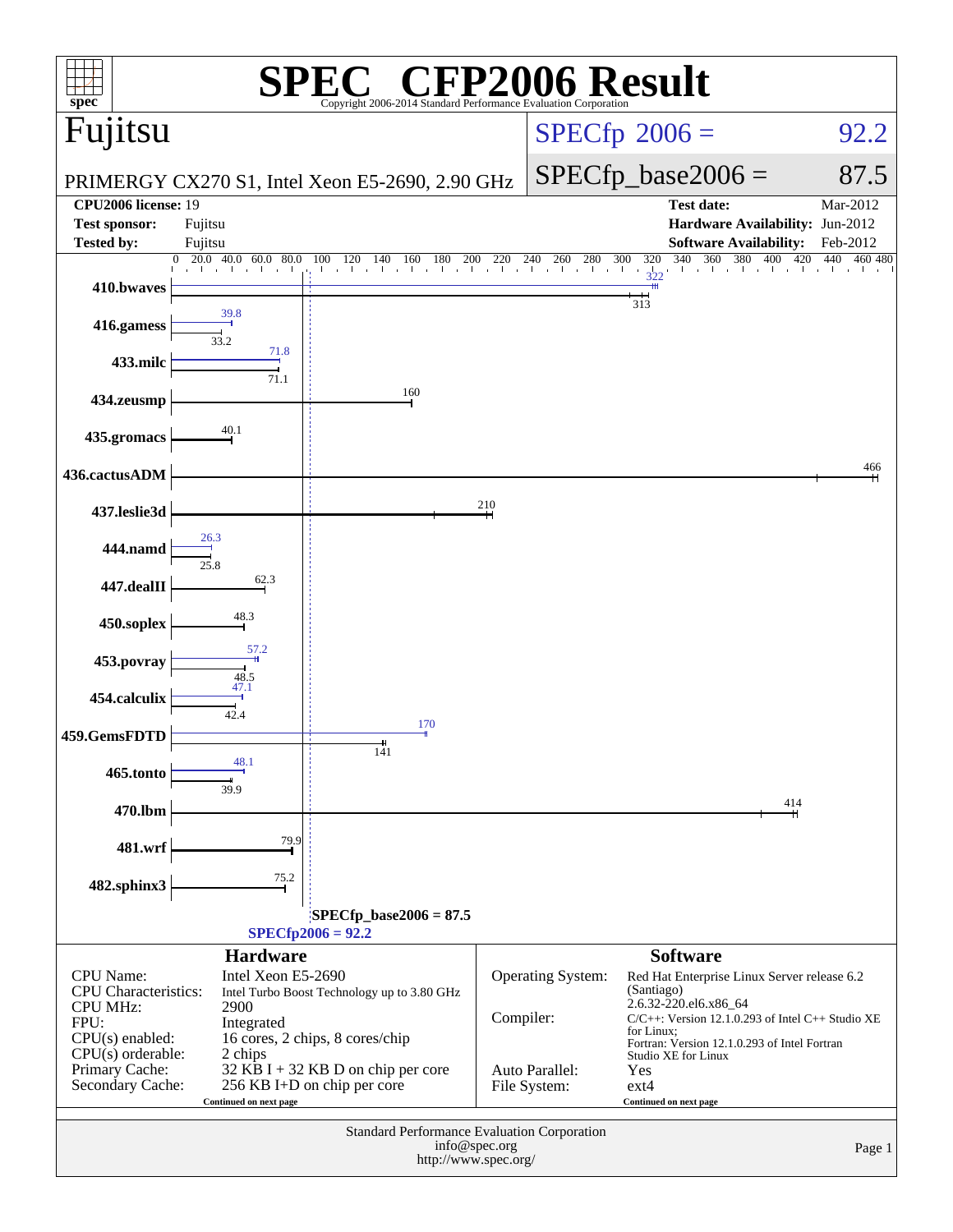

|                                                                                                          | <b>Base</b>    |       |                |       |                |       | <b>Peak</b>    |              |                |              |                |              |
|----------------------------------------------------------------------------------------------------------|----------------|-------|----------------|-------|----------------|-------|----------------|--------------|----------------|--------------|----------------|--------------|
| <b>Benchmark</b>                                                                                         | <b>Seconds</b> | Ratio | <b>Seconds</b> | Ratio | <b>Seconds</b> | Ratio | <b>Seconds</b> | <b>Ratio</b> | <b>Seconds</b> | <b>Ratio</b> | <b>Seconds</b> | <b>Ratio</b> |
| 410.bwaves                                                                                               | 44.6           | 305   | 43.4           | 313   | 42.8           | 317   | 42.4           | 320          | 42.2           | 322          | 42.0           | 323          |
| 416.gamess                                                                                               | 591            | 33.1  | 590            | 33.2  | 590            | 33.2  | 493            | 39.7         | 490            | 40.0         | <u>491</u>     | <u>39.8</u>  |
| $ 433 \text{.}$ milc                                                                                     | 129            | 71.1  | 129            | 71.1  | 129            | 71.0  | 128            | 71.8         | 128            | 72.0         | 128            | 71.8         |
| $ 434$ . zeusmp                                                                                          | 57.0           | 160   | 56.8           | 160   | 57.0           | 160   | 57.0           | <b>160</b>   | 56.8           | 160          | 57.0           | 160          |
| $435$ .gromacs                                                                                           | 179            | 39.9  | 178            | 40.1  | 178            | 40.2  | 179            | 39.9         | 178            | 40.1         | 178            | 40.2         |
| 436.cactusADM                                                                                            | 25.6           | 466   | 25.4           | 470   | 27.8           | 430   | 25.6           | 466          | 25.4           | 470          | 27.8           | 430          |
| 437.leslie3d                                                                                             | 53.8           | 175   | 44.8           | 210   | 44.0           | 214   | 53.8           | 175          | 44.8           | 210          | 44.0           | 214          |
| 444.namd                                                                                                 | 311            | 25.8  | 311            | 25.8  | 311            | 25.8  | 305            | 26.3         | 305            | 26.3         | 305            | 26.3         |
| $ 447 \text{.}$ dealII                                                                                   | 184            | 62.3  | <u>184</u>     | 62.3  | 184            | 62.1  | 184            | 62.3         | 184            | 62.3         | 184            | 62.1         |
| $450$ .soplex                                                                                            | 173            | 48.3  | 172            | 48.5  | 174            | 47.8  | <u>173</u>     | 48.3         | 172            | 48.5         | 174            | 47.8         |
| 453.povray                                                                                               | <b>110</b>     | 48.5  | 110            | 48.2  | 109            | 48.8  | 92.6           | 57.4         | 93.0           | 57.2         | 95.5           | 55.7         |
| $454$ .calculix                                                                                          | 194            | 42.4  | 194            | 42.5  | 195            | 42.3  | <u>175</u>     | 47.1         | 175            | 47.2         | 176            | 46.8         |
| 459.GemsFDTD                                                                                             | 75.4           | 141   | 74.6           | 142   | 75.8           | 140   | 62.9           | 169          | 62.5           | 170          | 62.5           | 170          |
| $465$ .tonto                                                                                             | 247            | 39.9  | 251            | 39.2  | 246            | 40.0  | 205            | 48.1         | 205            | 48.0         | 204            | 48.2         |
| 470.1bm                                                                                                  | 35.0           | 392   | 33.0           | 416   | 33.2           | 414   | 35.0           | 392          | 33.0           | 416          | 33.2           | 414          |
| $ 481$ .wrf                                                                                              | 140            | 79.9  | 139            | 80.3  | 140            | 79.7  | <b>140</b>     | 79.9         | 139            | 80.3         | 140            | 79.7         |
| 482.sphinx3                                                                                              | 260            | 75.1  | 258            | 75.5  | 259            | 75.2  | 260            | 75.1         | 258            | 75.5         | 259            | 75.2         |
| Results appear in the order in which they were run. Bold underlined text indicates a median measurement. |                |       |                |       |                |       |                |              |                |              |                |              |

### **[Operating System Notes](http://www.spec.org/auto/cpu2006/Docs/result-fields.html#OperatingSystemNotes)**

 Stack size set to unlimited using "ulimit -s unlimited" Transparent Huge Pages enabled with: echo always > /sys/kernel/mm/redhat\_transparent\_hugepage/enabled

### **[Platform Notes](http://www.spec.org/auto/cpu2006/Docs/result-fields.html#PlatformNotes)**

 BIOS configuration: Intel HT Technology = Disable

> Standard Performance Evaluation Corporation [info@spec.org](mailto:info@spec.org) <http://www.spec.org/>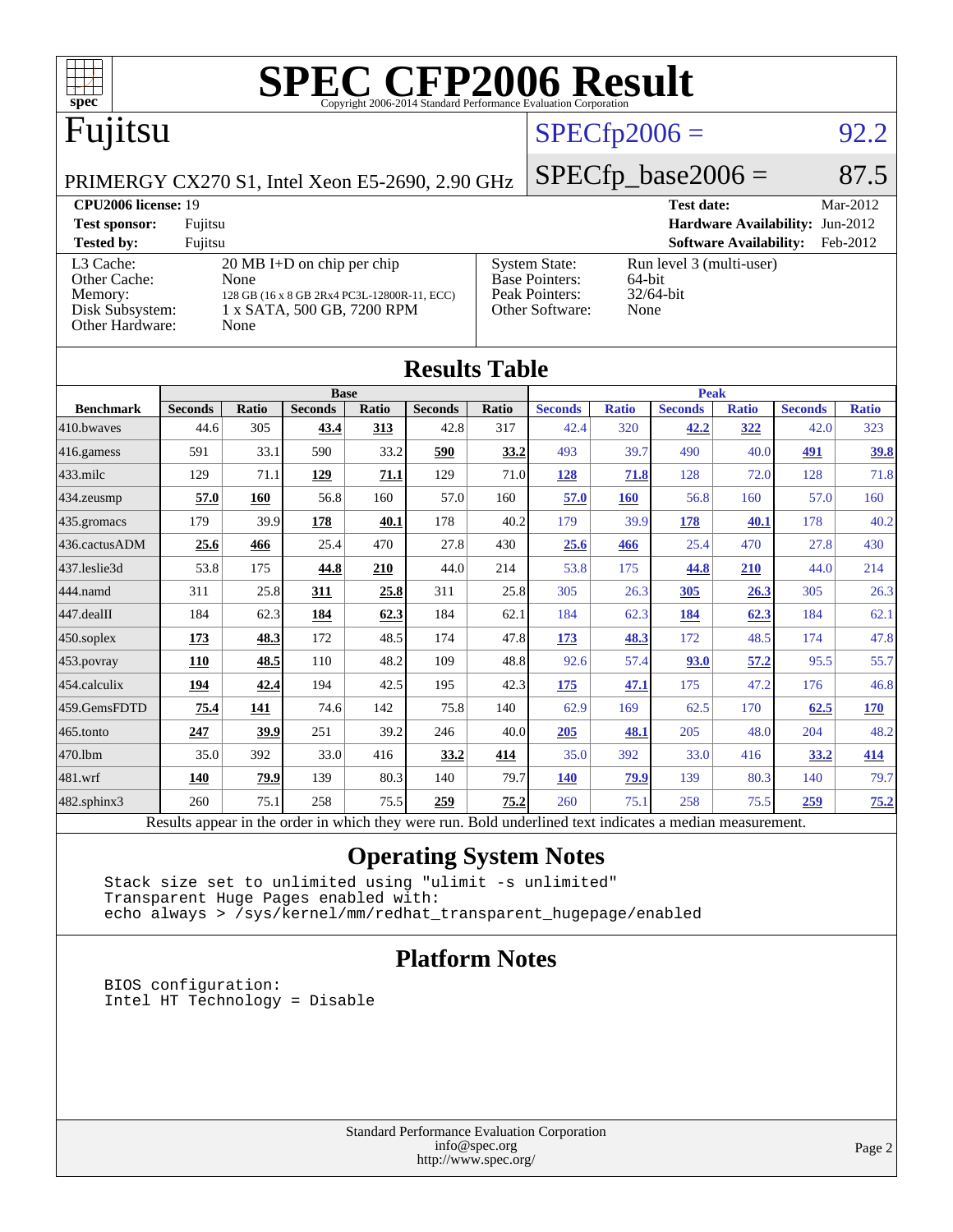

# **[SPEC CFP2006 Result](http://www.spec.org/auto/cpu2006/Docs/result-fields.html#SPECCFP2006Result)**

# Fujitsu

 $SPECfp2006 = 92.2$  $SPECfp2006 = 92.2$ 

PRIMERGY CX270 S1, Intel Xeon E5-2690, 2.90 GHz

**[Tested by:](http://www.spec.org/auto/cpu2006/Docs/result-fields.html#Testedby)** Fujitsu **[Software Availability:](http://www.spec.org/auto/cpu2006/Docs/result-fields.html#SoftwareAvailability)** Feb-2012

 $SPECTp\_base2006 = 87.5$ **[CPU2006 license:](http://www.spec.org/auto/cpu2006/Docs/result-fields.html#CPU2006license)** 19 **[Test date:](http://www.spec.org/auto/cpu2006/Docs/result-fields.html#Testdate)** Mar-2012 **[Test sponsor:](http://www.spec.org/auto/cpu2006/Docs/result-fields.html#Testsponsor)** Fujitsu **[Hardware Availability:](http://www.spec.org/auto/cpu2006/Docs/result-fields.html#HardwareAvailability)** Jun-2012

### **[General Notes](http://www.spec.org/auto/cpu2006/Docs/result-fields.html#GeneralNotes)**

Environment variables set by runspec before the start of the run:  $KMP$  AFFINITY = "granularity=fine, scatter" LD\_LIBRARY\_PATH = "/SPECcpu2006/libs/32:/SPECcpu2006/libs/64" OMP\_NUM\_THREADS = "16"

 Binaries compiled on a system with 1x E3-1270v2 CPU + 32 GB memory using RHEL6.2 This result was measured on the PRIMERGY CX250 S1. The PRIMERGY CX250 S1 and the PRIMERGY CX270 S1 are electronically equivalent. For information about Fujitsu please visit: <http://www.fujitsu.com>

**[Base Compiler Invocation](http://www.spec.org/auto/cpu2006/Docs/result-fields.html#BaseCompilerInvocation)**

[C benchmarks](http://www.spec.org/auto/cpu2006/Docs/result-fields.html#Cbenchmarks):  $-m64$ 

[C++ benchmarks:](http://www.spec.org/auto/cpu2006/Docs/result-fields.html#CXXbenchmarks) [icpc -m64](http://www.spec.org/cpu2006/results/res2012q3/cpu2006-20120620-23087.flags.html#user_CXXbase_intel_icpc_64bit_bedb90c1146cab66620883ef4f41a67e)

[Fortran benchmarks](http://www.spec.org/auto/cpu2006/Docs/result-fields.html#Fortranbenchmarks): [ifort -m64](http://www.spec.org/cpu2006/results/res2012q3/cpu2006-20120620-23087.flags.html#user_FCbase_intel_ifort_64bit_ee9d0fb25645d0210d97eb0527dcc06e)

[Benchmarks using both Fortran and C](http://www.spec.org/auto/cpu2006/Docs/result-fields.html#BenchmarksusingbothFortranandC): [icc -m64](http://www.spec.org/cpu2006/results/res2012q3/cpu2006-20120620-23087.flags.html#user_CC_FCbase_intel_icc_64bit_0b7121f5ab7cfabee23d88897260401c) [ifort -m64](http://www.spec.org/cpu2006/results/res2012q3/cpu2006-20120620-23087.flags.html#user_CC_FCbase_intel_ifort_64bit_ee9d0fb25645d0210d97eb0527dcc06e)

### **[Base Portability Flags](http://www.spec.org/auto/cpu2006/Docs/result-fields.html#BasePortabilityFlags)**

| 410.bwaves: -DSPEC CPU LP64<br>416.gamess: -DSPEC_CPU_LP64<br>433.milc: -DSPEC CPU LP64 |                                                                |
|-----------------------------------------------------------------------------------------|----------------------------------------------------------------|
| 434.zeusmp: -DSPEC_CPU_LP64                                                             |                                                                |
| 435.gromacs: -DSPEC_CPU_LP64 -nofor_main<br>436.cactusADM: -DSPEC CPU LP64 -nofor main  |                                                                |
| 437.leslie3d: -DSPEC CPU LP64                                                           |                                                                |
| 444.namd: -DSPEC CPU LP64                                                               |                                                                |
| 447.dealII: -DSPEC_CPU LP64                                                             |                                                                |
| 450.soplex: -DSPEC_CPU_LP64                                                             |                                                                |
| 453.povray: -DSPEC_CPU_LP64                                                             |                                                                |
| 454.calculix: - DSPEC CPU LP64 - nofor main                                             |                                                                |
| 459. GemsFDTD: - DSPEC CPU LP64                                                         |                                                                |
| 465.tonto: - DSPEC CPU LP64                                                             |                                                                |
| 470.1bm: - DSPEC CPU LP64                                                               |                                                                |
|                                                                                         | 481.wrf: -DSPEC CPU_LP64 -DSPEC_CPU_CASE_FLAG -DSPEC_CPU_LINUX |
| 482.sphinx3: -DSPEC_CPU_LP64                                                            |                                                                |
|                                                                                         |                                                                |

| <b>Standard Performance Evaluation Corporation</b> |  |  |  |  |  |
|----------------------------------------------------|--|--|--|--|--|
| info@spec.org                                      |  |  |  |  |  |
| http://www.spec.org/                               |  |  |  |  |  |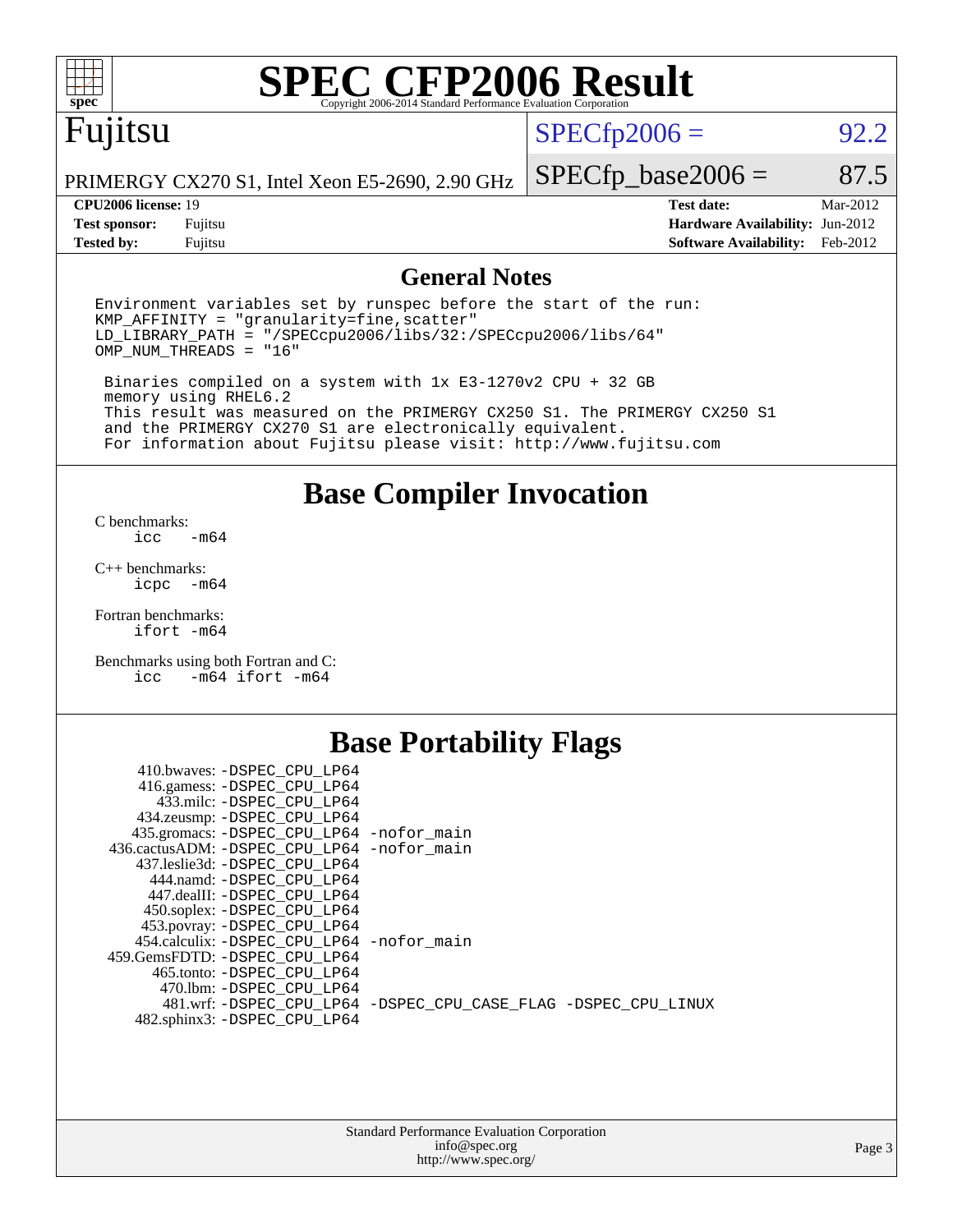

# **[SPEC CFP2006 Result](http://www.spec.org/auto/cpu2006/Docs/result-fields.html#SPECCFP2006Result)**

## Fujitsu

 $SPECTp2006 = 92.2$ 

PRIMERGY CX270 S1, Intel Xeon E5-2690, 2.90 GHz

 $SPECTp\_base2006 = 87.5$ **[CPU2006 license:](http://www.spec.org/auto/cpu2006/Docs/result-fields.html#CPU2006license)** 19 **[Test date:](http://www.spec.org/auto/cpu2006/Docs/result-fields.html#Testdate)** Mar-2012

**[Test sponsor:](http://www.spec.org/auto/cpu2006/Docs/result-fields.html#Testsponsor)** Fujitsu **[Hardware Availability:](http://www.spec.org/auto/cpu2006/Docs/result-fields.html#HardwareAvailability)** Jun-2012 **[Tested by:](http://www.spec.org/auto/cpu2006/Docs/result-fields.html#Testedby)** Fujitsu **[Software Availability:](http://www.spec.org/auto/cpu2006/Docs/result-fields.html#SoftwareAvailability)** Feb-2012

### **[Base Optimization Flags](http://www.spec.org/auto/cpu2006/Docs/result-fields.html#BaseOptimizationFlags)**

[C benchmarks](http://www.spec.org/auto/cpu2006/Docs/result-fields.html#Cbenchmarks): [-xAVX](http://www.spec.org/cpu2006/results/res2012q3/cpu2006-20120620-23087.flags.html#user_CCbase_f-xAVX) [-ipo](http://www.spec.org/cpu2006/results/res2012q3/cpu2006-20120620-23087.flags.html#user_CCbase_f-ipo) [-O3](http://www.spec.org/cpu2006/results/res2012q3/cpu2006-20120620-23087.flags.html#user_CCbase_f-O3) [-no-prec-div](http://www.spec.org/cpu2006/results/res2012q3/cpu2006-20120620-23087.flags.html#user_CCbase_f-no-prec-div) [-static](http://www.spec.org/cpu2006/results/res2012q3/cpu2006-20120620-23087.flags.html#user_CCbase_f-static) [-parallel](http://www.spec.org/cpu2006/results/res2012q3/cpu2006-20120620-23087.flags.html#user_CCbase_f-parallel) [-opt-prefetch](http://www.spec.org/cpu2006/results/res2012q3/cpu2006-20120620-23087.flags.html#user_CCbase_f-opt-prefetch) [-ansi-alias](http://www.spec.org/cpu2006/results/res2012q3/cpu2006-20120620-23087.flags.html#user_CCbase_f-ansi-alias) [C++ benchmarks:](http://www.spec.org/auto/cpu2006/Docs/result-fields.html#CXXbenchmarks) [-xAVX](http://www.spec.org/cpu2006/results/res2012q3/cpu2006-20120620-23087.flags.html#user_CXXbase_f-xAVX) [-ipo](http://www.spec.org/cpu2006/results/res2012q3/cpu2006-20120620-23087.flags.html#user_CXXbase_f-ipo) [-O3](http://www.spec.org/cpu2006/results/res2012q3/cpu2006-20120620-23087.flags.html#user_CXXbase_f-O3) [-no-prec-div](http://www.spec.org/cpu2006/results/res2012q3/cpu2006-20120620-23087.flags.html#user_CXXbase_f-no-prec-div) [-static](http://www.spec.org/cpu2006/results/res2012q3/cpu2006-20120620-23087.flags.html#user_CXXbase_f-static) [-opt-prefetch](http://www.spec.org/cpu2006/results/res2012q3/cpu2006-20120620-23087.flags.html#user_CXXbase_f-opt-prefetch) [-ansi-alias](http://www.spec.org/cpu2006/results/res2012q3/cpu2006-20120620-23087.flags.html#user_CXXbase_f-ansi-alias) [Fortran benchmarks](http://www.spec.org/auto/cpu2006/Docs/result-fields.html#Fortranbenchmarks): [-xAVX](http://www.spec.org/cpu2006/results/res2012q3/cpu2006-20120620-23087.flags.html#user_FCbase_f-xAVX) [-ipo](http://www.spec.org/cpu2006/results/res2012q3/cpu2006-20120620-23087.flags.html#user_FCbase_f-ipo) [-O3](http://www.spec.org/cpu2006/results/res2012q3/cpu2006-20120620-23087.flags.html#user_FCbase_f-O3) [-no-prec-div](http://www.spec.org/cpu2006/results/res2012q3/cpu2006-20120620-23087.flags.html#user_FCbase_f-no-prec-div) [-static](http://www.spec.org/cpu2006/results/res2012q3/cpu2006-20120620-23087.flags.html#user_FCbase_f-static) [-parallel](http://www.spec.org/cpu2006/results/res2012q3/cpu2006-20120620-23087.flags.html#user_FCbase_f-parallel) [-opt-prefetch](http://www.spec.org/cpu2006/results/res2012q3/cpu2006-20120620-23087.flags.html#user_FCbase_f-opt-prefetch)

[Benchmarks using both Fortran and C](http://www.spec.org/auto/cpu2006/Docs/result-fields.html#BenchmarksusingbothFortranandC): [-xAVX](http://www.spec.org/cpu2006/results/res2012q3/cpu2006-20120620-23087.flags.html#user_CC_FCbase_f-xAVX) [-ipo](http://www.spec.org/cpu2006/results/res2012q3/cpu2006-20120620-23087.flags.html#user_CC_FCbase_f-ipo) [-O3](http://www.spec.org/cpu2006/results/res2012q3/cpu2006-20120620-23087.flags.html#user_CC_FCbase_f-O3) [-no-prec-div](http://www.spec.org/cpu2006/results/res2012q3/cpu2006-20120620-23087.flags.html#user_CC_FCbase_f-no-prec-div) [-static](http://www.spec.org/cpu2006/results/res2012q3/cpu2006-20120620-23087.flags.html#user_CC_FCbase_f-static) [-parallel](http://www.spec.org/cpu2006/results/res2012q3/cpu2006-20120620-23087.flags.html#user_CC_FCbase_f-parallel) [-opt-prefetch](http://www.spec.org/cpu2006/results/res2012q3/cpu2006-20120620-23087.flags.html#user_CC_FCbase_f-opt-prefetch) [-ansi-alias](http://www.spec.org/cpu2006/results/res2012q3/cpu2006-20120620-23087.flags.html#user_CC_FCbase_f-ansi-alias)

### **[Peak Compiler Invocation](http://www.spec.org/auto/cpu2006/Docs/result-fields.html#PeakCompilerInvocation)**

[C benchmarks](http://www.spec.org/auto/cpu2006/Docs/result-fields.html#Cbenchmarks):  $\text{icc}$  -m64

[C++ benchmarks:](http://www.spec.org/auto/cpu2006/Docs/result-fields.html#CXXbenchmarks) [icpc -m64](http://www.spec.org/cpu2006/results/res2012q3/cpu2006-20120620-23087.flags.html#user_CXXpeak_intel_icpc_64bit_bedb90c1146cab66620883ef4f41a67e)

[Fortran benchmarks](http://www.spec.org/auto/cpu2006/Docs/result-fields.html#Fortranbenchmarks): [ifort -m64](http://www.spec.org/cpu2006/results/res2012q3/cpu2006-20120620-23087.flags.html#user_FCpeak_intel_ifort_64bit_ee9d0fb25645d0210d97eb0527dcc06e)

[Benchmarks using both Fortran and C](http://www.spec.org/auto/cpu2006/Docs/result-fields.html#BenchmarksusingbothFortranandC): [icc -m64](http://www.spec.org/cpu2006/results/res2012q3/cpu2006-20120620-23087.flags.html#user_CC_FCpeak_intel_icc_64bit_0b7121f5ab7cfabee23d88897260401c) [ifort -m64](http://www.spec.org/cpu2006/results/res2012q3/cpu2006-20120620-23087.flags.html#user_CC_FCpeak_intel_ifort_64bit_ee9d0fb25645d0210d97eb0527dcc06e)

## **[Peak Portability Flags](http://www.spec.org/auto/cpu2006/Docs/result-fields.html#PeakPortabilityFlags)**

Same as Base Portability Flags

## **[Peak Optimization Flags](http://www.spec.org/auto/cpu2006/Docs/result-fields.html#PeakOptimizationFlags)**

[C benchmarks](http://www.spec.org/auto/cpu2006/Docs/result-fields.html#Cbenchmarks):

433.milc:  $-x$ AVX(pass 2)  $-p$ rof-gen(pass 1)  $-p$ po(pass 2)  $-03$ (pass 2) [-no-prec-div](http://www.spec.org/cpu2006/results/res2012q3/cpu2006-20120620-23087.flags.html#user_peakPASS2_CFLAGSPASS2_LDFLAGS433_milc_f-no-prec-div)(pass 2) [-prof-use](http://www.spec.org/cpu2006/results/res2012q3/cpu2006-20120620-23087.flags.html#user_peakPASS2_CFLAGSPASS2_LDFLAGS433_milc_prof_use_bccf7792157ff70d64e32fe3e1250b55)(pass 2) [-static](http://www.spec.org/cpu2006/results/res2012q3/cpu2006-20120620-23087.flags.html#user_peakOPTIMIZE433_milc_f-static) [-auto-ilp32](http://www.spec.org/cpu2006/results/res2012q3/cpu2006-20120620-23087.flags.html#user_peakCOPTIMIZE433_milc_f-auto-ilp32) [-ansi-alias](http://www.spec.org/cpu2006/results/res2012q3/cpu2006-20120620-23087.flags.html#user_peakCOPTIMIZE433_milc_f-ansi-alias)

 $470$ .lbm: basepeak = yes

 $482$ .sphinx3: basepeak = yes

Continued on next page

Standard Performance Evaluation Corporation [info@spec.org](mailto:info@spec.org) <http://www.spec.org/>

Page 4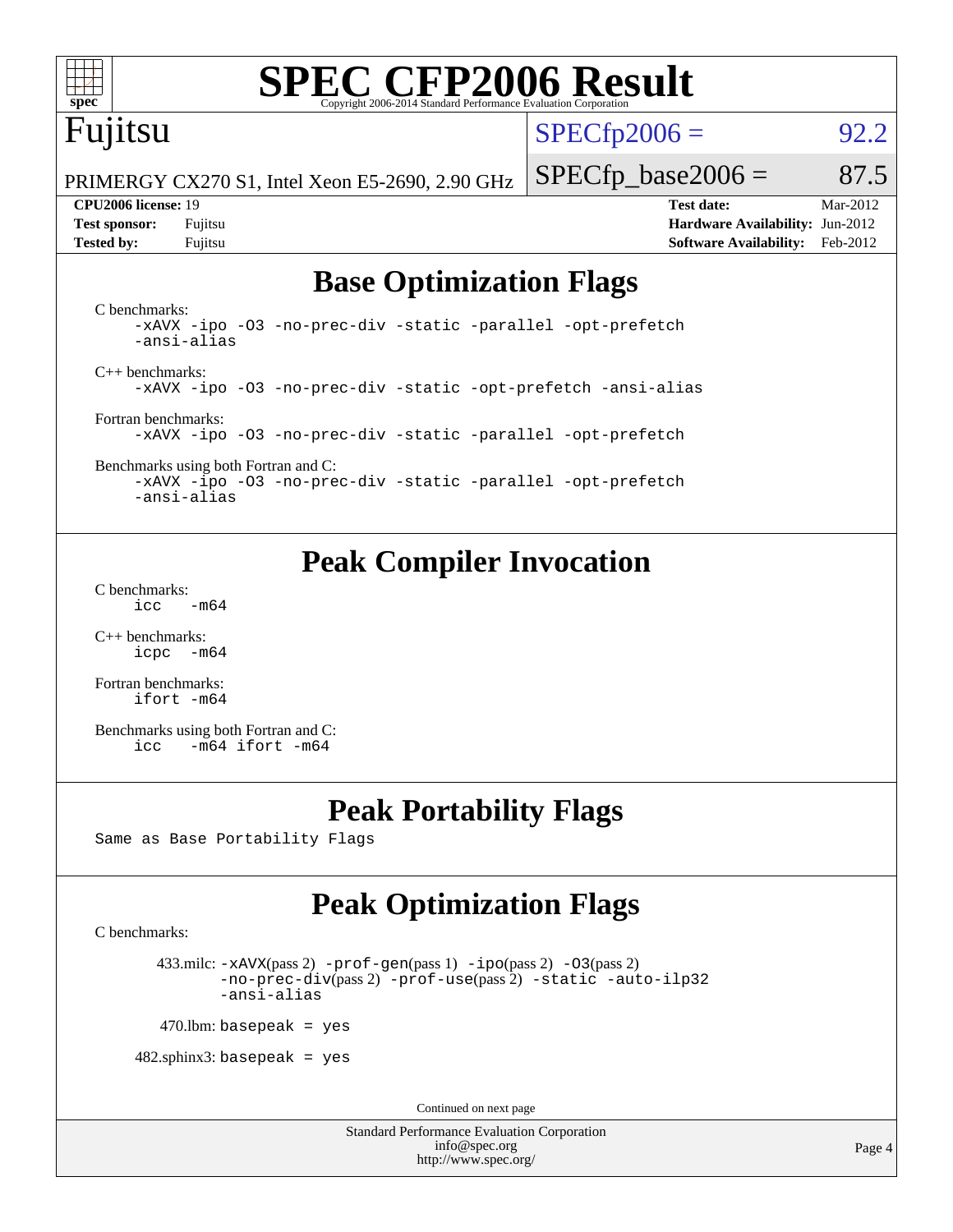

```
 437.leslie3d: basepeak = yes
```

```
 459.GemsFDTD: -xSSE4.2(pass 2) -prof-gen(pass 1) -ipo(pass 2) -O3(pass 2)
             -no-prec-div(pass 2) -prof-use(pass 2) -unroll2
             -inline-level=0 -opt-prefetch -parallel
```

```
 465.tonto: -xAVX(pass 2) -prof-gen(pass 1) -ipo(pass 2) -O3(pass 2)
        -no-prec-div(pass 2) -prof-use(pass 2) -inline-calloc
        -opt-malloc-options=3 -auto -unroll4
```
[Benchmarks using both Fortran and C](http://www.spec.org/auto/cpu2006/Docs/result-fields.html#BenchmarksusingbothFortranandC):

```
 435.gromacs: basepeak = yes
436.cactusADM: basepeak = yes 454.calculix: -xAVX -ipo -O3 -no-prec-div -auto-ilp32 -ansi-alias
      481.wrf: basepeak = yes
```

```
The flags files that were used to format this result can be browsed at
http://www.spec.org/cpu2006/flags/Intel-ic12.1-official-linux64.20111122.html
http://www.spec.org/cpu2006/flags/Fujitsu-Platform.20120313.01.html
```